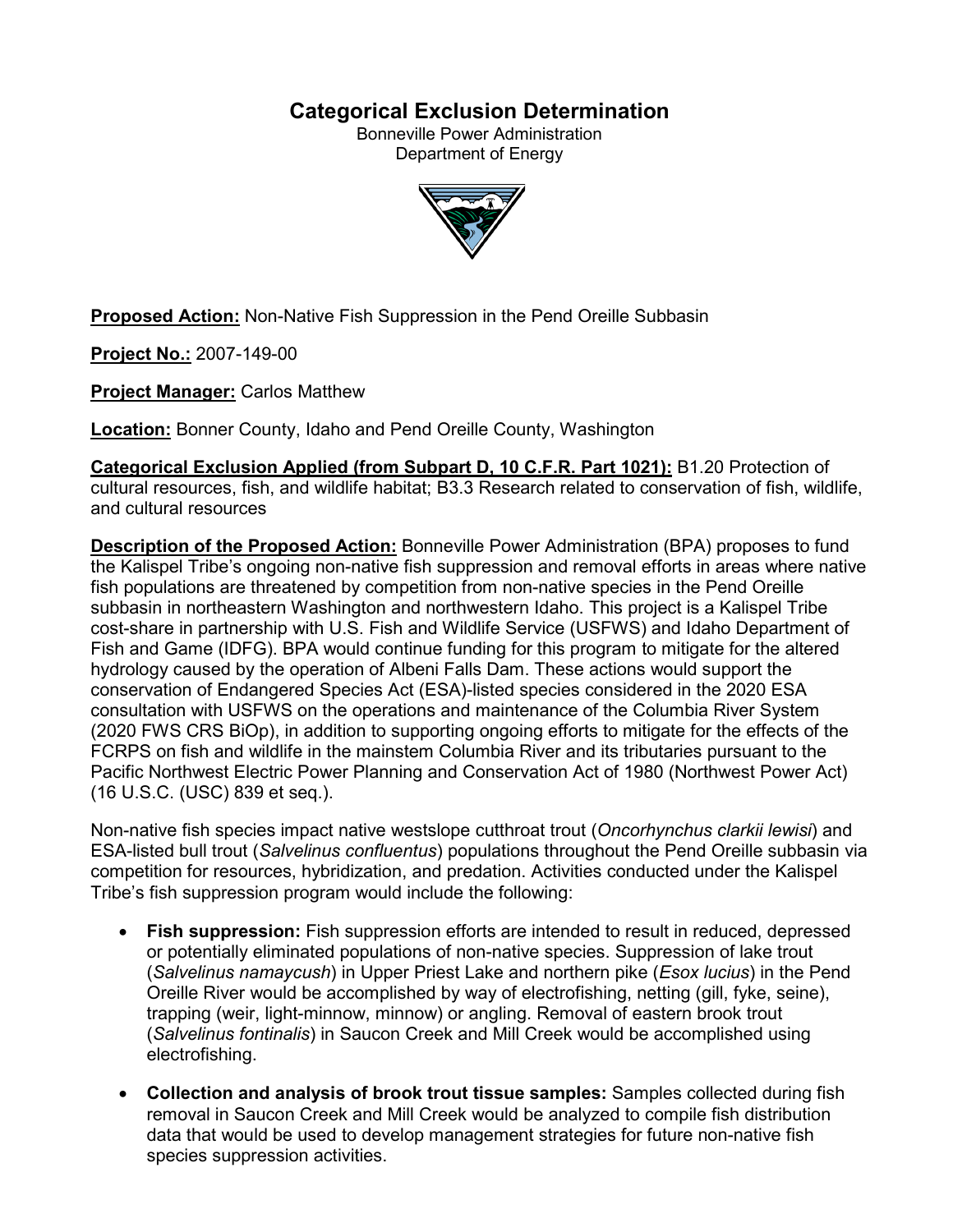• **Collection of environmental DNA (eDNA) samples:** eDNA would be extracted from active project areas, potential project areas, and suspected locations where a non-native species has established and could impact native fish species. Data collection would involve pumping water through a small, filtered sample cup at designated sample sites.

**Findings:** In accordance with Section 1021.410(b) of the Department of Energy's (DOE) National Environmental Policy Act (NEPA) Regulations (57 FR 15144, Apr. 24, 1992, as amended at 61 FR 36221-36243, Jul. 9, 1996; 61 FR 64608, Dec. 6, 1996, 76 FR 63764, Nov. 14, 2011), BPA has determined that the proposed action:

- 1) fits within a class of actions listed in Appendix B of 10 CFR 1021, Subpart D (see attached Environmental Checklist);
- 2) does not present any extraordinary circumstances that may affect the significance of the environmental effects of the proposal; and
- 3) has not been segmented to meet the definition of a categorical exclusion.

Based on these determinations, BPA finds that the proposed action is categorically excluded from further NEPA review.

*/s/ Thomas DeLorenzo* Thomas DeLorenzo Environmental Protection Specialist

Concur:

*/s/ Katey C. Grange* 4/26/2022 Katey C. Grange Date NEPA Compliance Officer

Attachment(s): Environmental Checklist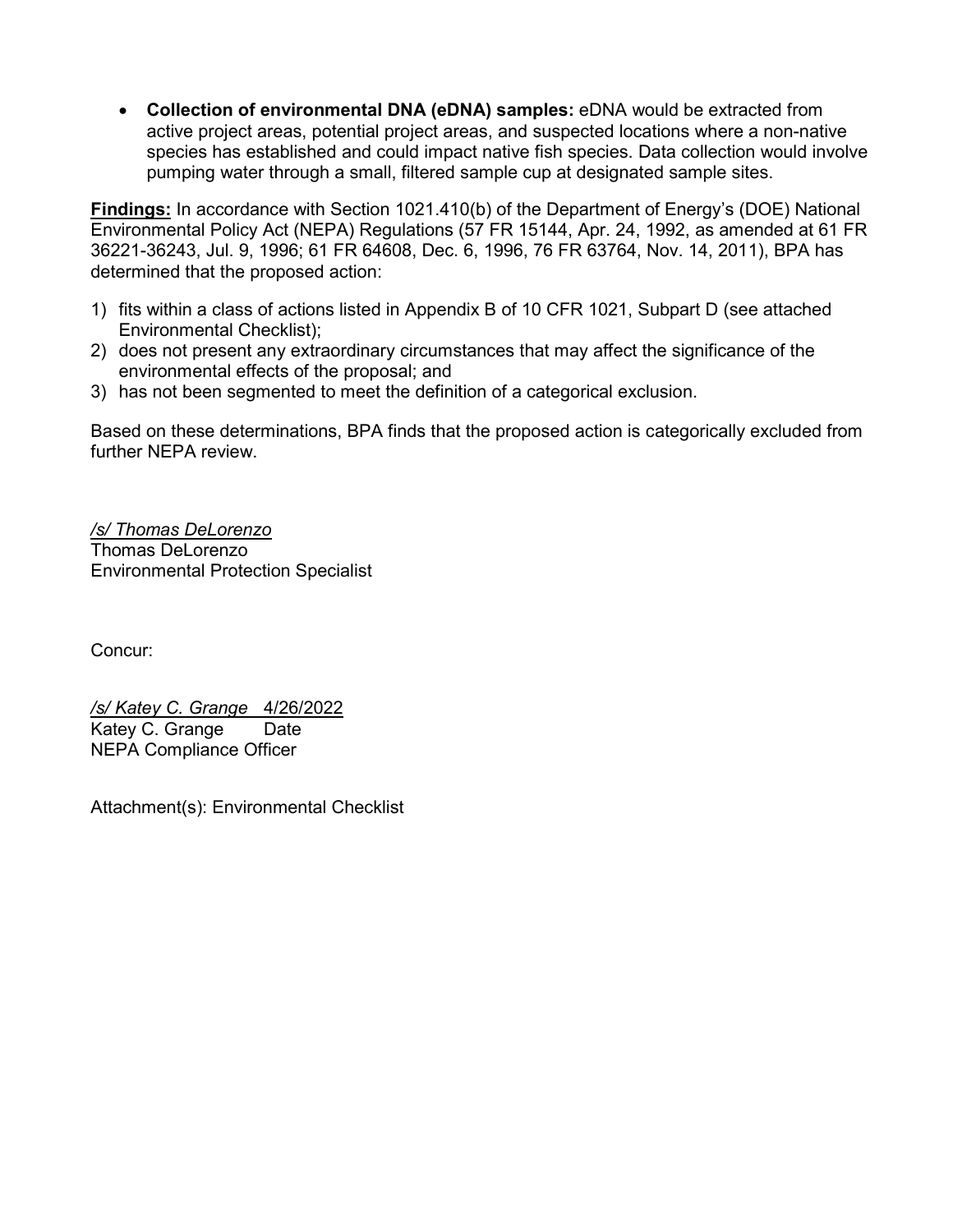# **Categorical Exclusion Environmental Checklist**

This checklist documents environmental considerations for the proposed project and explains why the project would not have the potential to cause significant impacts on environmentally sensitive resources and would meet other integral elements of the applied categorical exclusion.

# **Proposed Action:** Non-Native Fish Suppression in the Pend Oreille Subbasin

# **Project Site Description**

Project activities would take place in water bodies throughout the Pend Oreille subbasin in northeastern Washington and northwestern Idaho. Suppression efforts in the mainstem Pend Oreille would be focused largely on the Box Canyon Reservoir, located roughly 20 miles north of Usk, Washington. Priest Lake is located in northern Bonner County, Idaho, roughly 18 miles south of the United States/Canada border and drains into the Pend Oreille via Priest River. The lake is roughly 19 miles long and occupies more than 26,000 acres at a depth of up to 400 feet. Suppression efforts are focused in the northern section of the lake. Mill Creek is a tributary of the Pend Oreille located roughly 12 miles northeast of Usk, Washington in Pend Oreille County. The creek runs through the eastern portion of the Coleville National Forest along the border of Washington and Idaho. Saucon Creek is located roughly 12 miles north of Mill Creek in the same national forest. It is a tributary of LeClerc Creek, which drains into the Pend Oreille.

## **Evaluation of Potential Impacts to Environmental Resources**

## **1. Historic and Cultural Resources**

Potential for Significance: No

Explanation: A BPA archeologist reviewed the proposed actions and determined that there would be no potential to affect historic and cultural resources (BPA CR Project No. WA 2022 109).

# **2. Geology and Soils**

Potential for Significance: No

Explanation: No ground-disturbing activities would be conducted. Access to project locations would be along existing roadways and use existing infrastructure (boat launches, etc.).

## **3. Plants (including Federal/state special-status species and habitats)**

Potential for Significance: No

Explanation: No Endangered Species Act (ESA)-listed plant species are present in the project area (United States Fish and Wildlife Service (USFWS) Information for Planning and Consultation (IPaC)). Washington state-listed endangered Michigan moonwort (*Botrychium michiganense*) has the potential to occur in Pend Oreille County (Washington Department of Natural Resources). However, this species is typically only found in sandy dune systems and would not be present at the project locations. No Idaho state-listed species of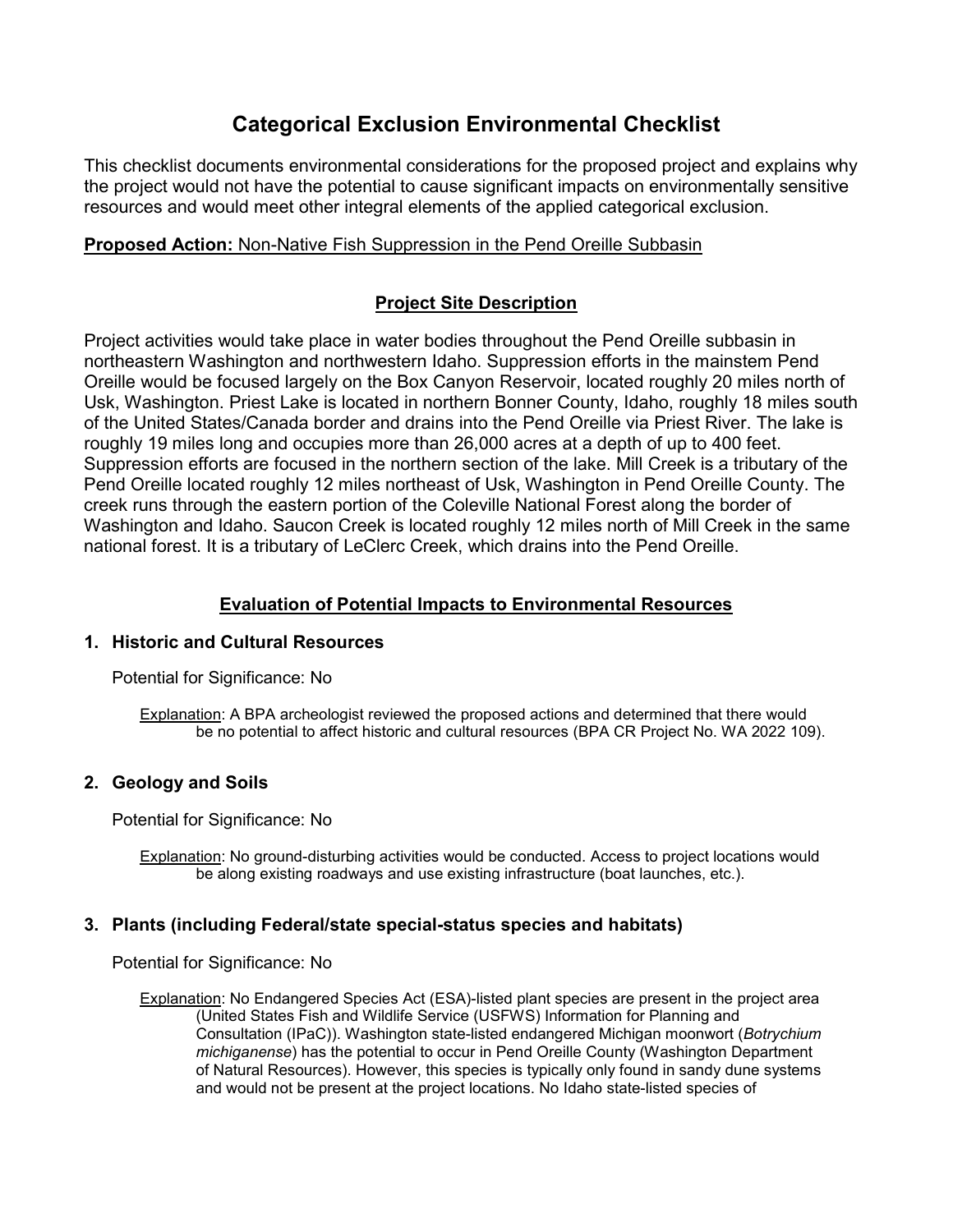endangered plants are present in Bonner County (Idaho Governor's Office of Species Conservation).

Work sites would be accessed by existing infrastructure and project activities would be conducted in-water. As a result, further effects to plant species would not occur.

### **4. Wildlife (including Federal/state special-status species and habitats)**

Potential for Significance: No

Explanation: ESA-listed Canada lynx (*Lynx Canadensis*), grizzly bear (*Ursys arctos horribilis*), mountain caribou (*Rangifer tarandus caribou*), and Yellow-billed cuckoo (*Coccyzus americanus*) have the potential to occur in Pend Oreille and/or Bonner counties (IPaC). The project areas are below the typical elevation and outside the typical spruce and fir forests in which lynx are found. Grizzly bear are likewise unlikely to be found near project sites due to their avoidance of human presence. Critical habitat for the southern mountain caribou distinct population segment surrounds the northern portion of Priest Lake, However, this habitat is composed of higher elevation forest and does not descend into the lower elevation of the project area, making caribou encounter unlikely at project sites. Yellow-Billed Cuckoo typically nest in dense riparian woodlands. However, all project locations are within water bodies and access would be along established roadways, avoiding these areas. As a result, the actions would have no effect on these species. No other Washington or Idaho state-listed species of endangered animals are present in the project area (Washington Department of Fish and Wildlife, Idaho Governor's Office of Species Conservation).

To the extent that any wildlife would be disturbed by human presence (noise, shadows, etc.) during project activities, the effects would be temporary and cause no lasting impacts.

## **5. Water Bodies, Floodplains, and Fish (including Federal/state special-status species, ESUs, and habitats)**

Potential for Significance: No

Explanation: No anadromous fish species are present due to anthropogenic blockages downriver of the project locations. ESA-listed bull trout and bull trout critical habitat are present in the Pend Oreille River and its tributaries. The Kalispel Tribe obtained an ESA Section 10 permit (TE844478-8) from USFWS for authorized activities in support of bull trout recovery under this project. The permit is valid through June 5, 2023. Authorized activities under the permit include surveying, collecting and capturing, handling, tagging, biosampling, holding, transporting, releasing, and salvaging bull trout in the project area.

To ensure minimal effects to native fish species during suppression efforts, placement of nets in and around the primary inlets and outlet of the water bodies would be avoided to reduce by-catch of bull trout and westslope cutthroat trout. Any native fish incidentally captured during project activities would be returned no more than 100 meters downstream of the capture location. All netting used for capturing, handling, and holding of fish would be composed of a fine mesh, knot-free material that would minimize injury to the fish. Handling of all listed species would be done as quickly as possible to minimize the risk of injury and mortality. To prevent the spread of invasive and non-native species, all equipment, clothing, and boots would be cleaned before arriving at a project area. Staff would take precautions to avoid stepping in areas that may be potential redd locations for resident bull trout.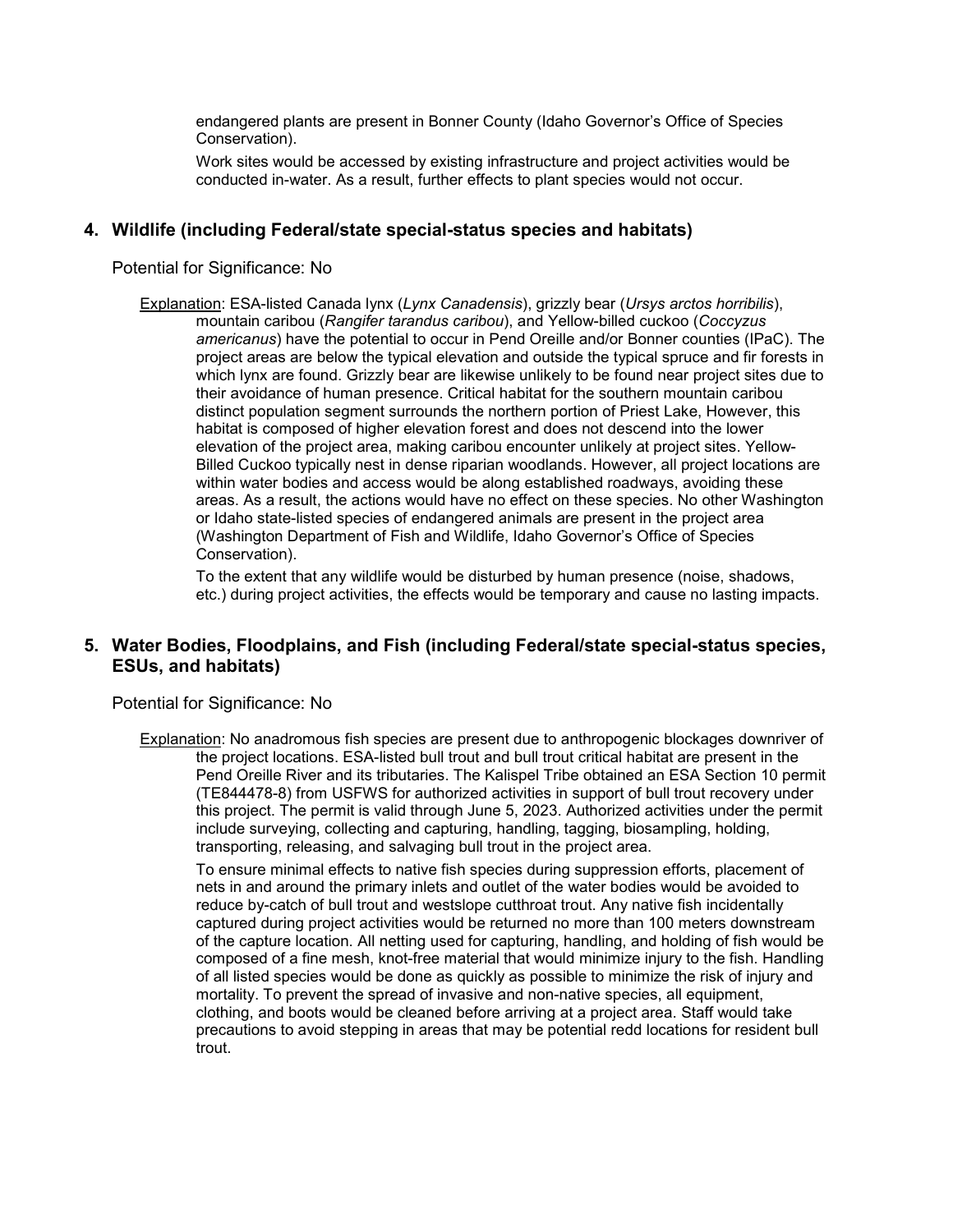#### **6. Wetlands**

Potential for Significance: No

**Explanation: Project activities would not take place in wetlands.** 

### **7. Groundwater and Aquifers**

Potential for Significance: No

Explanation: No new wells or groundwater use are proposed.

#### **8. Land Use and Specially-Designated Areas**

Potential for Significance: No

**Explanation:** No changes to existing land uses are proposed.

#### **9. Visual Quality**

Potential for Significance: No

Explanation: No construction or habitat alterations are proposed. There would be no changes to visual quality of project areas.

#### **10. Air Quality**

Potential for Significance: No

Explanation: Transport vehicles would create exhaust emissions. However, these effects would be minor and temporary and cause no lasting changes to air quality.

#### **11. Noise**

Potential for Significance: No

Explanation: Transport vehicles would create an increase in ambient noise. However, these effects would be minor and temporary.

## **12. Human Health and Safety**

Potential for Significance: No

Explanation: All personnel would use best practices to ensure human health and safety. All electrofishing would be conducted and supervised by licensed personnel.